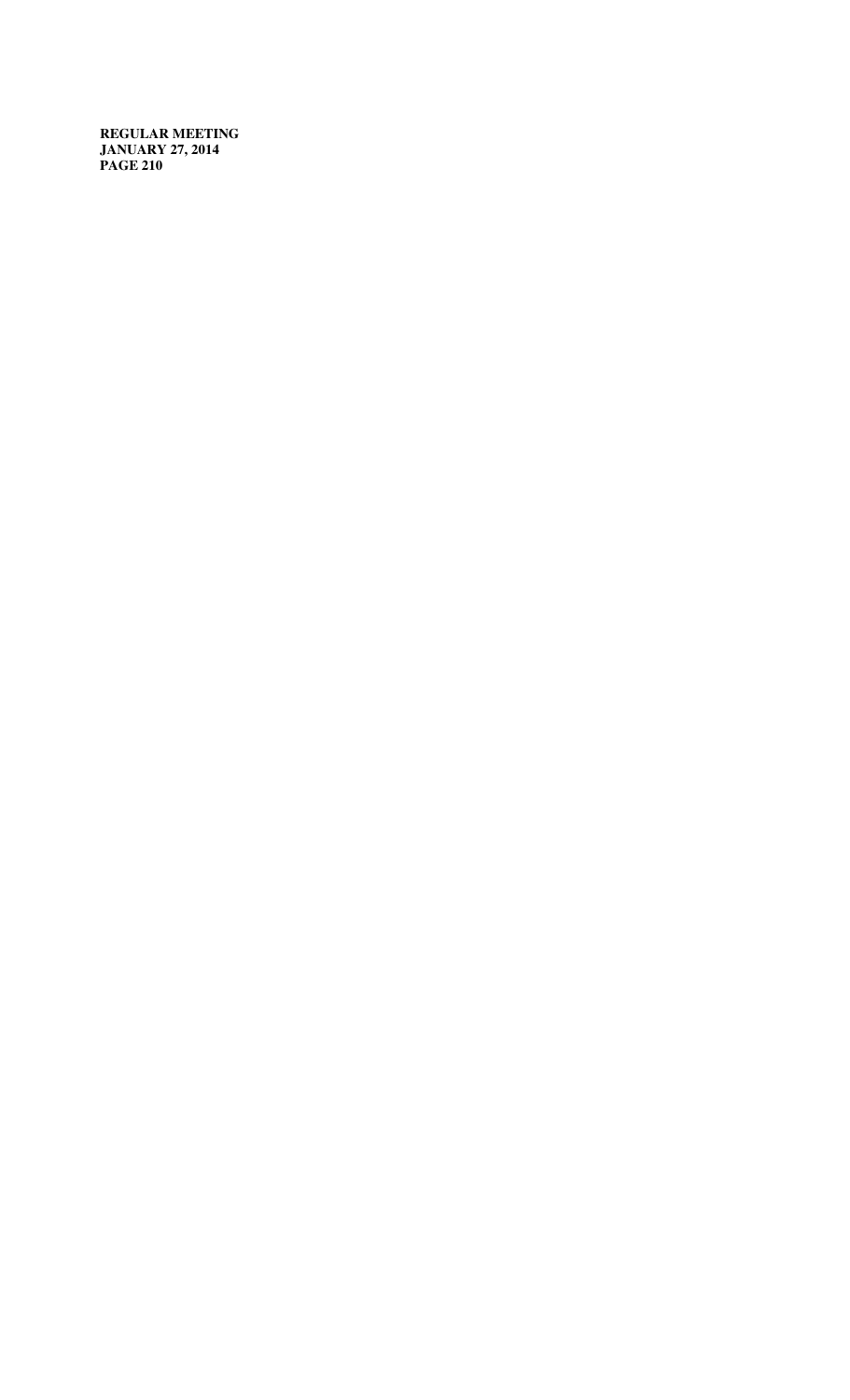# **THE MINUTES OF THE CITY COUNCIL MEETING HELD MONDAY, JANUARY 27, 2014 AT : P.M.**

The Meeting was called to order at 5:30 p.m. Present: Council Chair Eskridge; Council Members: Christensen, Emery, Fellers, Gaylor Baird; City Clerk, Teresa J. Meier; Absent: Camp, Cook. Council Chair Eskridge announced that a copy of the Open Meetings Law is posted at the back of the Chamber by the northwest door. He asked all present to stand and recite the Pledge of Allegiance and observe a moment of silent meditation.

# **READING OF THE MINUTES**

EMERY Having been appointed to read the minutes of the City Council proceedings of January 13, 2014, reported having done so, found same correct.

Seconded by Fellers & carried by the following vote: AYES: Christensen, Emery, Eskridge, Fellers, Gaylor Baird; NAYS: None; ABSENT: Camp, Cook.

# **RECOGNITION**

COUNCIL CHAIR ESKRIDGE recognized and welcomed Boy Scouts from Troop 63 and Troop 8 who were in attendance working on merit badges.

# **PUBLIC HEARING**

APPLICATION OF TDP PHASE TWO, LLC DBA HYATT PLACE LINCOLN HAYMARKET FOR A CLASS C LIQUOR LICENSE AT 600 Q STREET;

MANAGER APPLICATION OF DAVID WHEATON FOR TDP PHASE TWO, LLC DBA HYATT PLACE LINCOLN HAYMARKET AT 600 Q STREET;

APPLICATION OF TDP PHASE TWO, LLC DBA HYATT PLACE LINCOLN HAYMARKET FOR A CLASS E ENTERTAINMENT DISTRICT LIQUOR LICENSE AT 600 Q STREET - David Wheaton, 600 Q Street, came forward to take the oath and answer questions. In answer to Council questions, he replied that the hotel will have food available at all times through a limited service format with counter service instead of wait staff. A small bar will primarily serve coffee during the breakfast and lunch hours, but will operate as a bar in the evening. Eventually there will be outdoor seating.

This matter was taken under advisement.

APPLICATION OF EMPYREAN BREWING CO. FOR A CLASS L LIQUOR LICENSE AT 300 S.  $7^{\mathrm{TH}}$ STREET;

MANAGER APPLICATION OF JAMES C. ENGELBART FOR EMPYREAN BREWING CO. AT 300 S. 7TH STREET - James C. Engelbart, 3340 Franklin Street, came forward to take the oath and answer questions. Eric Schafer, 6747 Ridge Road, came forward to take the oath and answer questions. In answer to Council questions, he replied that Empyrean currently has cold storage in Waverly, but are now converting this old dairy building into cold storage in order to operate the warehouse from Lincoln. Eventually, the brewery may move to this location.

This matter was taken under advisement.

APPLICATION OF HERGERT OIL CO. DBA SUPER C FOR A CLASS D LIQUOR LICENSE AT 501 WEST A STREET;

MANAGER APPLICATION OF JOEL B. LARSON FOR HERGERT OIL CO. DBA SUPER C AT 501 WEST A STREET - Dan Hergert, 6221 S. 58<sup>th</sup> Street, came forward to take the oath and answer questions. In answer to Council questions, he stated that Hergert Oil took over this location January 1<sup>st</sup> and are now asking to take over the liquor license. Mr. Larson has management experience and has taken the Responsible Server training.

This matter was taken under advisement.

APPROVING A CONTRACT AGREEMENT BETWEEN THE CITY OF LINCOLN AND SAPP BROS. PETROLEUM, INC. FOR THE ANNUAL SUPPLY OF FUEL FOR STARTRAN FOR A TWO YEAR TERM WITH THE OPTION TO RENEW FOR ONE ADDITIONAL TWO YEAR TERM - Bob Walla, Purchasing Department, came forward to answer questions. He stated that this contract is based on an as-needed ordering basis. The City pays a rack price plus a fixed freight charge, and is not locked in to any certain dollar amount. This is a new contract.

This matter was taken under advisement.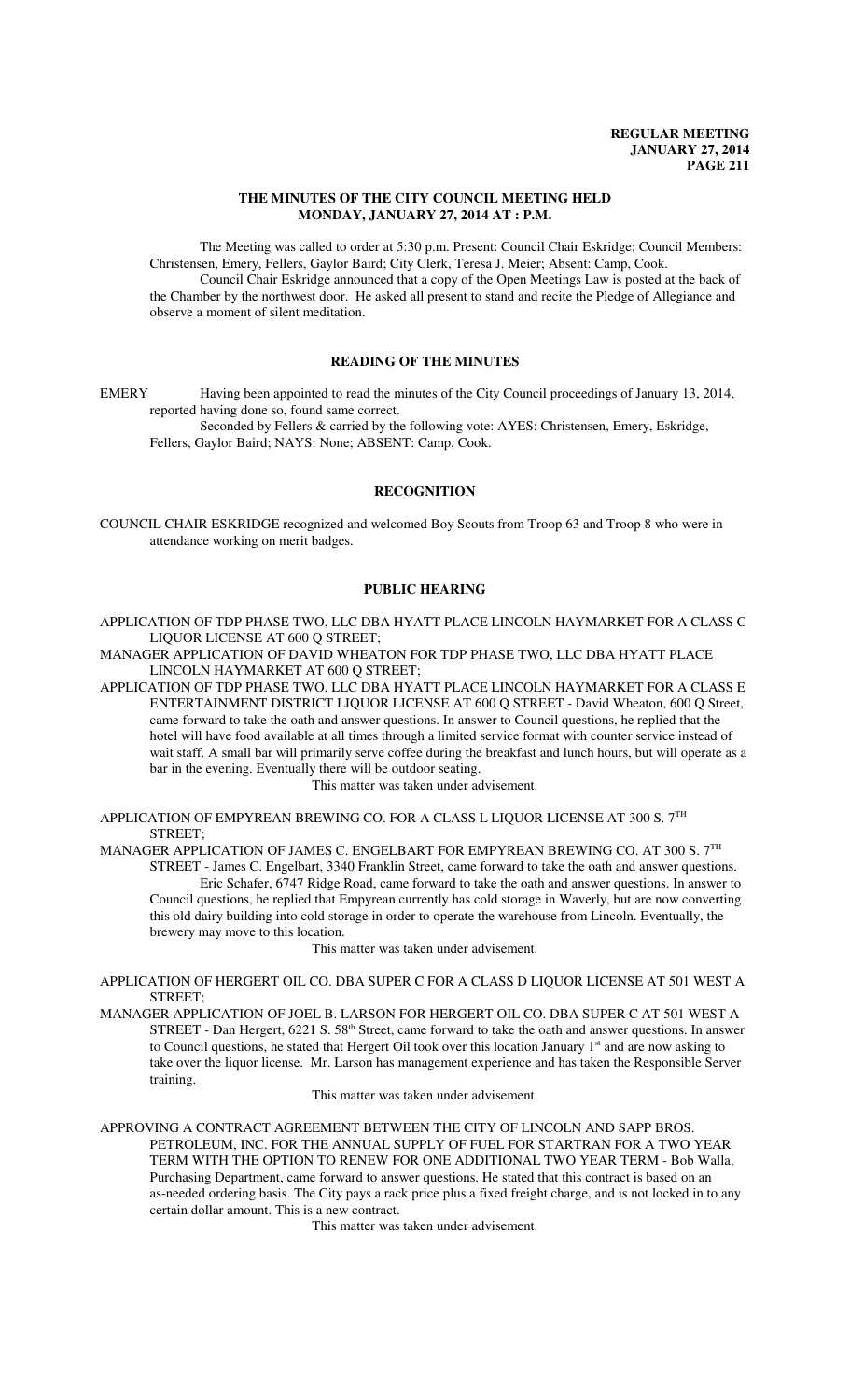# **COUNCIL ACTION**

### **REPORTS OF CITY OFFICERS**

- CLERK'S LETTER AND MAYOR'S APPROVAL OF RESOLUTIONS AND ORDINANCES PASSED BY THE CITY COUNCIL ON JANUARY 6, 2014 - CLERK presented said report which was placed on file in the Office of the City Clerk. **(27-1)**
- CLERK'S LETTER AND MAYOR'S APPROVAL OF RESOLUTIONS AND ORDINANCES PASSED BY THE CITY COUNCIL ON JANUARY 13, 2014 - CLERK presented said report which was placed on file in the Office of the City Clerk. **(27-1)**
- LINCOLN ELECTRIC SYSTEM DECEMBER 2013 FINANCIAL & OPERATING STATEMENT (PRELIMINARY) - CLERK presented said report which was placed on file in the Office of the City Clerk. **(40)**
- LINCOLN ELECTRIC SYSTEM RATE SCHEDULES AND SERVICE REGULATIONS FOR RATES EFFECTIVE JANUARY 1, 2012 - CLERK presented said report which was placed on file in the Office of the City Clerk. **(40)**

# **PETITIONS & COMMUNICATIONS**

- SETTING THE HEARING DATE OF MON., FEBRUARY 10, 2014 AT 3 P.M. ON THE APPLICATION OF GARAGE SPORTS BAR & GRILL INC. DBA GARAGE SPORTS BAR & GRILL TO EXPAND THEIR EXISTING BEER GARDEN FROM 14' X 64' TO 21' X 64' ON THE SOUTHWEST SIDE OF THE BUILDING AT 5551 S. 48<sup>TH</sup> STREET - CLERK read the following resolution, introduced by Doug Emery, who moved its adoption:
- A-88057 BE IT RESOLVED by the City Council, of the City of Lincoln, that a hearing date is hereby set for Monday, February 10, 2014, at 3:00 p.m. or as soon thereafter as possible in the City Council Chambers, County-City Building, 555 S. 10th St., Lincoln, NE for the application of Garage Sports Bar & Grill Inc. dba The Garage Sports Bar & Grill to expand their existing beer garden from 14' x 64' to 21' x 64' on the southwest side of the building at  $5551 S. 48<sup>th</sup>$  Street.

If the Police Dept. is unable to complete the investigation by said time, a new hearing date will be set.

Introduced by Doug Emery

Seconded by Christensen and carried by the following vote: AYES: Christensen, Emery, Eskridge, Fellers, Gaylor Baird; NAYS: None: ABSENT: Camp, Cook.

SETTING THE HEARING DATE OF MON., FEBRUARY 10, 2014 AT 3 P.M. ON THE APPLICATION OF TEMENAY CORP DBA MUM'S LIQUOR FOR A CLASS D LIQUOR LICENSE AT 2202 O STREET - CLERK read the following resolution, introduced by Doug Emery, who moved its adoption:

A-88058 BE IT RESOLVED by the City Council, of the City of Lincoln, that a hearing date is hereby set for Monday, February 10, 2014, at 3:00 p.m. or as soon thereafter as possible in the City Council Chambers, County-City Building, 555 S. 10th St., Lincoln, NE for the application of Temenay Corp dba Mum's Liquor for a Class D liquor license located at 2202 O Street.

If the Police Dept. is unable to complete the investigation by said time, a new hearing date will be set.

## Introduced by Doug Emery

Seconded by Christensen and carried by the following vote: AYES: Christensen, Emery, Eskridge, Fellers, Gaylor Baird; NAYS: None: ABSENT: Camp, Cook.

SETTING THE HEARING DATE OF MON., FEBRUARY 10, 2014 AT 3 P.M. ON THE APPLICATION OF NEBRASKA ENTERTAINMENT INC DBA LINCOLN GRAND CINEMA FOR A CLASS I LIQUOR LICENSE AT 1101 P STREET - CLERK read the following resolution, introduced by Doug Emery, who moved its adoption:<br>A-88059 BE IT RES

BE IT RESOLVED by the City Council, of the City of Lincoln, that a hearing date is hereby set for Monday, February 10, 2014, at 3:00 p.m. or as soon thereafter as possible in the City Council Chambers, County-City Building, 555 S. 10th St., Lincoln, NE for the application of Nebraska Entertainment Inc. dba Lincoln Grand Cinema for a Class I liquor license located at 1101 P Street. If the Police Dept. is unable to complete the investigation by said time, a new hearing date will be

set

#### Introduced by Doug Emery

Seconded by Christensen and carried by the following vote: AYES: Christensen, Emery, Eskridge, Fellers, Gaylor Baird; NAYS: None: ABSENT: Camp, Cook.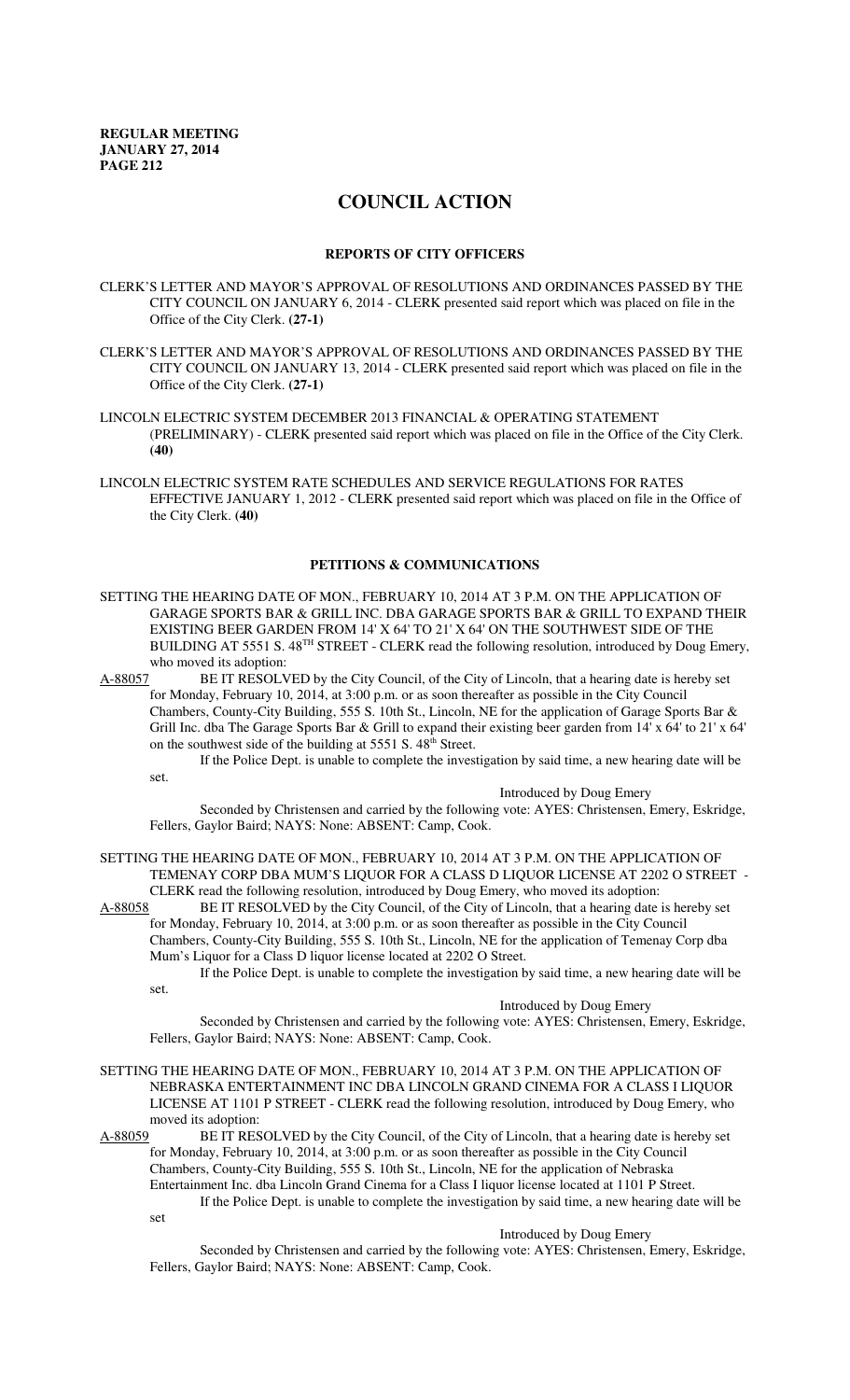#### **REFERRED TO THE PLANNING DEPARTMENT:**

Special Permit No. 1753C - Requested by ESP, Inc. for an amendment to the Vavrina Meadows 1st Addition Community Unit Plan, to increase the number of multi-family dwelling units from 364 units to 376 units, including a request to reduce the front yard setback from 25 feet to 20 feet, on property generally located at South 14th Street and Yankee Hill Road.

Special Permit No. 985A - Requested by Bryan and Jennifer Thomas for an amendment to the Kess Kove Community Unit Plan, to add one lot for one additional residential dwelling unit, with a waiver to grading and paving in South 60th Street, on property generally located at South 60th Street and Kess Drive.

#### **PLACED ON FILE IN THE OFFICE OF THE CITY CLERK:**

Administrative Amendment No. 13085 to Special Permit No. 13033, The Preserve at Cross Creek First Addition Community Unit Plan, approved by the Planning Director on January 9, 2014, requested by Land II, LLC, to adjust the lot sizes for Phase 1, on property generally located at S. 63<sup>rd</sup> St. and Roca Rd. Administrative Amendment No. 13084 to Special Permit No. 1013J, Trade Center Planned Service Commercial Center, approved by the Planning Director on January 13, 2014, requested by Verizon Wireless, to allow accessory buildings with the 50 foot setback (but no closer than 20 feet to a lot line), on property generally located near S.  $56<sup>th</sup>$  St. and Old Cheney Rd.

#### **LIQUOR RESOLUTIONS**

APPLICATION OF TDP PHASE TWO, LLC DBA HYATT PLACE LINCOLN HAYMARKET FOR A CLASS C LIQUOR LICENSE AT 600 Q STREET - CLERK read the following resolution, introduced by Doug Emery, who moved its adoption for approval:

A-88060 BE IT RESOLVED by the City Council of the City of Lincoln, Nebraska:

That after hearing duly had as required by law, consideration of the facts of this application, the Nebraska Liquor Control Act, and the pertinent City ordinances, the City Council recommends that the application of TDP Phase Two, LLC dba Hyatt Place Lincoln Haymarket for a Class "C" liquor license at 600 Q Street, Lincoln, Nebraska, for the license period ending October 31, 2014, be approved with the condition that:

1. All employees must possess a valid Responsible Beverage Server/Seller Permit as required by Section 5.04.124 of the Lincoln Municipal Code.

2. The premises must comply in every respect with all city and state regulations.

The City Clerk is directed to transmit a copy of this resolution to the Nebraska Liquor Control Commission.

Introduced by Doug Emery

Seconded by Fellers and carried by the following vote: AYES: Christensen, Emery, Eskridge, Fellers, Gaylor Baird; NAYS: None: ABSENT: Camp, Cook.

MANAGER APPLICATION OF DAVID WHEATON FOR TDP PHASE TWO, LLC DBA HYATT PLACE LINCOLN HAYMARKET AT 600 Q STREET - CLERK read the following resolution, introduced by Doug Emery, who moved its adoption for approval:<br>A-88061 WHEREAS, TDP Phase Two, LLC dba Hv

WHEREAS, TDP Phase Two, LLC dba Hyatt Place Lincoln Haymarket located at 600 Q Street, Lincoln, Nebraska has been approved for a Retail Class "C" liquor license, and now requests that David Wheaton be named manager;

WHEREAS, David Wheaton appears to be a fit and proper person to manage said business. NOW, THEREFORE, BE IT RESOLVED by the City Council of the City of Lincoln, Nebraska:

That after hearing duly had as required by law, consideration of the facts of this application, the Nebraska Liquor Control Act, and the pertinent City ordinances, the City Council recommends that David Wheaton be approved as manager of this business for said licensee. The City Clerk is directed to transmit a copy of this resolution to the Nebraska Liquor Control Commission.

Introduced by Doug Emery

Seconded by Fellers and carried by the following vote: AYES: Christensen, Emery, Eskridge, Fellers, Gaylor Baird; NAYS: None: ABSENT: Camp, Cook.

# APPLICATION OF TDP PHASE TWO, LLC DBA HYATT PLACE LINCOLN HAYMARKET FOR A CLASS E ENTERTAINMENT DISTRICT LIQUOR LICENSE AT 600 Q STREET - CLERK read the following resolution, introduced by Doug Emery, who moved its adoption for approval:<br>A-88062 BE IT RESOLVED by the City Council of the City of Lincoln, Nebra

BE IT RESOLVED by the City Council of the City of Lincoln, Nebraska:

That after hearing duly had as required by law, consideration of the facts of this application, the Nebraska Liquor Control Act, and the pertinent City ordinance, the City Council recommends that the application of TDP Phase Two LLC dba Hyatt Place Lincoln Haymarket for the issuance of an Entertainment District License to the existing Class C liquor license, located at 600 Q Street, Lincoln, Nebraska, be approved with the condition that the following conditions run with the term of the license and any renewal: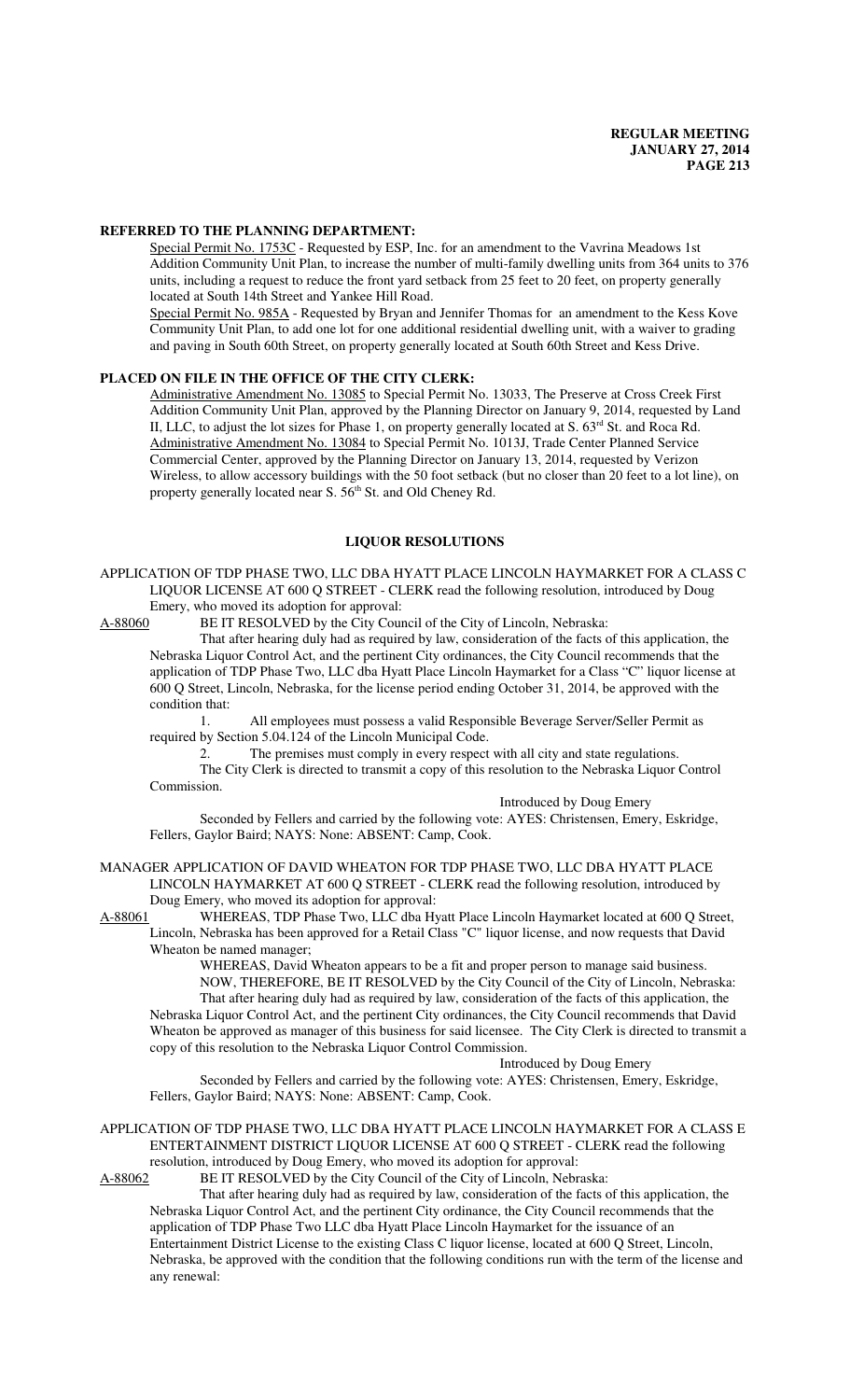1. The Entertainment District License area includes one commons area located adjacent to the Canopy Lofts and Hobson/Hyatt Place Hotel, commonly known as the Courtyard, shown in Attachment "A" on the west side of Canopy Street.

2. In addition to the requirements or restrictions contained in Chapter 5.04 and 5.21 of the Lincoln Municipal Code, the Entertainment District Licence is subject to the following requirements or restrictions:

The commons area and sidewalk café shall be designed,

constructed, and operated as presented in Attachment "A" or as modified in compliance with Chapter 5.21.010.

b. The Entertainment District License shall be bound by the restrictions and agreements contained in Resolution No. A-87257 and A-87387.

c. The City Council retains the ability to amend, suspend, revoke, not renew the Railyard Promotional Associate's Entertainment District designation and permit subject to Chapter 5.21.030. Should the City Council amend, suspend, revoke, or decide not to renew the designation or permit, the applicant's Entertainment District License shall be automatically amended or expire as applicable.

3. The Entertainment District License manager must successfully complete the responsible beverage server training course required by Section 5.04.035 of the Lincoln Municipal Code within 30 days of approval of this resolution.

4. All employees must possess a valid Responsible Beverage Server/Seller Permit as required by Section 5.04.124 of the Lincoln Municipal Code.

5. The premises must comply in every respect with all city and state regulations.

6. There shall be no business or personal alcohol related offenses by the applicant within the first year after approval.

BE IT FURTHER RESOLVED that a copy of this resolution be transmitted by the City Clerk to the Nebraska Liquor Control Commission.

Introduced by Doug Emery

Seconded by Fellers and carried by the following vote: AYES: Christensen, Emery, Eskridge, Fellers, Gaylor Baird; NAYS: None: ABSENT: Camp, Cook.

# APPLICATION OF EMPYREAN BREWING CO. FOR A CLASS L LIQUOR LICENSE AT 300 S. 7TH

STREET - CLERK read the following resolution, introduced by Doug Emery, who moved its adoption for approval:<br>A-88063 I

BE IT RESOLVED by the City Council of the City of Lincoln, Nebraska:

That after hearing duly had as required by law, consideration of the facts of this application, the Nebraska Liquor Control Act, and the pertinent City ordinances, the City Council recommends that the application of Empyrean Brewing Co. for a Class "L" liquor license at 300 S. 7th Street, Lincoln, Nebraska, for the license period ending April 30, 2014, be approved with the condition that:

1. All employees must possess a valid Responsible Beverage Server/Seller Permit as required by Section 5.04.124 of the Lincoln Municipal Code.

2. The premises must comply in every respect with all city and state regulations.

The City Clerk is directed to transmit a copy of this resolution to the Nebraska Liquor Control Commission.

Introduced by Doug Emery

Seconded by Fellers and carried by the following vote: AYES: Christensen, Emery, Eskridge, Fellers, Gaylor Baird; NAYS: None: ABSENT: Camp, Cook.

MANAGER APPLICATION OF JAMES C. ENGELBART FOR EMPYREAN BREWING CO. AT 300 S. 7TH STREET - CLERK read the following resolution, introduced by Doug Emery, who moved its adoption for approval:<br>A-88064

WHEREAS, Empyrean Brewing Co. located at 300 S. 7th Street, Lincoln, Nebraska has been approved for a Retail Class "L" liquor license, and now requests that James C. Engelbart be named manager;

WHEREAS, James C. Engelbart appears to be a fit and proper person to manage said business. NOW, THEREFORE, BE IT RESOLVED by the City Council of the City of Lincoln, Nebraska: That after hearing duly had as required by law, consideration of the facts of this application, the Nebraska Liquor Control Act, and the pertinent City ordinances, the City Council recommends that James C. Engelbart be approved as manager of this business for said licensee. The City Clerk is directed to transmit a copy of this resolution to the Nebraska Liquor Control Commission.

## Introduced by Doug Emery

Seconded by Fellers and carried by the following vote: AYES: Christensen, Emery, Eskridge, Fellers, Gaylor Baird; NAYS: None: ABSENT: Camp, Cook.

APPLICATION OF HERGERT OIL CO. DBA SUPER C FOR A CLASS D LIQUOR LICENSE AT 501 WEST A STREET - CLERK read the following resolution, introduced by Doug Emery, who moved its adoption for approval: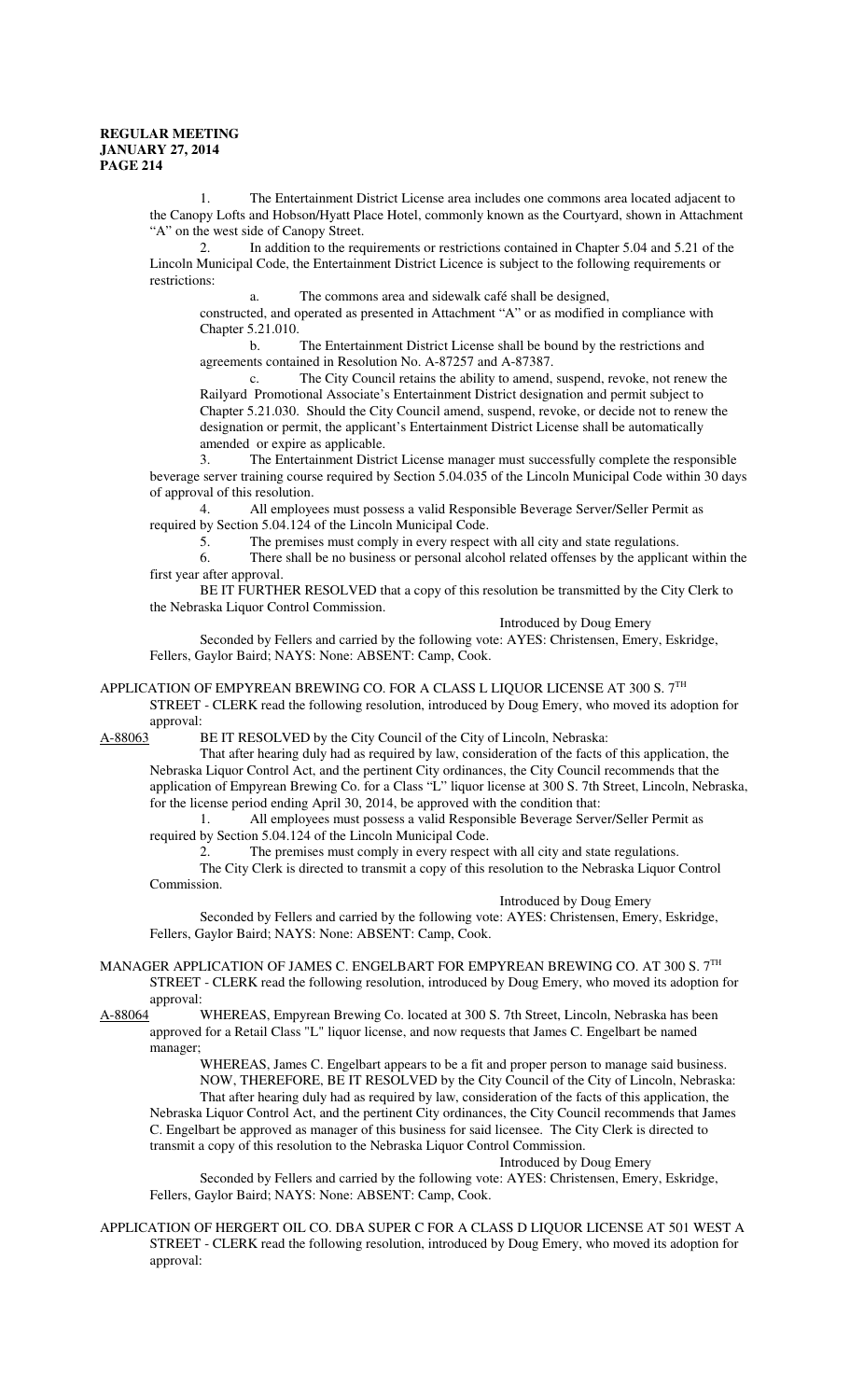# A-88065 BE IT RESOLVED by the City Council of the City of Lincoln, Nebraska:

That after hearing duly had as required by law, consideration of the facts of this application, the Nebraska Liquor Control Act, and the pertinent City ordinances, the City Council recommends that the application of Hergert Oil Co. dba Super C for a Class "D" liquor license at 501 West A Street, Lincoln, Nebraska, for the license period ending April 30, 2014, be approved with the condition that:

1. All employees must possess a valid Responsible Beverage Server/Seller Permit as required by Section 5.04.124 of the Lincoln Municipal Code.

2. The premises must comply in every respect with all city and state regulations.

The City Clerk is directed to transmit a copy of this resolution to the Nebraska Liquor Control Commission.

Introduced by Doug Emery

Seconded by Fellers and carried by the following vote: AYES: Christensen, Emery, Eskridge, Fellers, Gaylor Baird; NAYS: None: ABSENT: Camp, Cook.

- MANAGER APPLICATION OF JOEL B. LARSON FOR HERGERT OIL CO. DBA SUPER C AT 501 WEST A STREET - CLERK read the following resolution, introduced by Doug Emery, who moved its adoption for approval:
- A-88066 WHEREAS, Herger Oil Co. dba Super C located at 501 West A Street, Lincoln, Nebraska has been approved for a Retail Class "D" liquor license, and now requests that Joel B. Larson be named manager;

WHEREAS, Joel B. Larson appears to be a fit and proper person to manage said business. NOW, THEREFORE, BE IT RESOLVED by the City Council of the City of Lincoln, Nebraska: That after hearing duly had as required by law, consideration of the facts of this application, the Nebraska Liquor Control Act, and the pertinent City ordinances, the City Council recommends that Joel B. Larson be approved as manager of this business for said licensee. The City Clerk is directed to transmit a copy of this resolution to the Nebraska Liquor Control Commission.

Introduced by Doug Emery

Seconded by Fellers and carried by the following vote: AYES: Christensen, Emery, Eskridge, Fellers, Gaylor Baird; NAYS: None: ABSENT: Camp, Cook.

## **ORDINANCES - 2<sup>ND</sup> READING & RELATED RESOLUTIONS (as required) - NONE**

# **PUBLIC HEARING - RESOLUTIONS**

APPROVING A CONTRACT AGREEMENT BETWEEN THE CITY OF LINCOLN AND SAPP BROS. PETROLEUM, INC. FOR THE ANNUAL SUPPLY OF FUEL FOR STARTRAN FOR A TWO YEAR TERM WITH THE OPTION TO RENEW FOR ONE ADDITIONAL TWO YEAR TERM - CLERK read the following resolution, introduced by Jon Camp.<br>FELLERS Moved its adoption:

Moved its adoption:

A-88067 BE IT RESOLVED by the City Council of the City of Lincoln, Nebraska:

That the attached Contract Agreement between the City of Lincoln and Sapp Bros. Petroleum, Inc. for the annual supply of Fuel for StarTran for a two year term with the option to renew for one additional two year term, upon the terms as set forth in said Contract Agreement, is hereby approved and the Mayor is authorized to execute the same on behalf of the City of Lincoln.

Introduced by Jon Camp

Seconded by Gaylor Baird and carried by the following vote: AYES: Christensen, Emery, Eskridge, Fellers, Gaylor Baird; NAYS: None; ABSENT: Camp, Cook.

# **ORDINANCES - 3RD READING & RELATED RESOLUTIONS (as required)**

CREATING A MAINTENANCE BUSINESS IMPROVEMENT DISTRICT FOR THE MAINTENANCE, REPAIR AND RECONSTRUCTION OF CERTAIN PUBLIC FACILITIES AND IMPROVEMENTS WITHIN THE AREA GENERALLY LOCATED ALONG THE WEST LINE OF OUTLOT C, WEST HAYMARKET ADDITION FROM APPROXIMATELY K STREET ON THE SOUTH, NORTH TO N STREET AND CONTINUING NORTH ALONG THE CENTER LINE OF PINNACLE ARENA DRIVE TO APPROXIMATELY 9TH AND 10TH STREETS, THENCE SOUTH TO R STREET, THENCE WEST TO 7TH STREET, THENCE SOUTH TO O STREET, THENCE EAST TO 8TH STREET, THENCE SOUTH TO THE ALLEY SOUTH OF N STREET, THENCE WEST TO THE EAST LINE OF OUTLOT C, WEST HAYMARKET ADDITION, TO BE KNOWN AS THE WEST HAYMARKET/DOWNTOWN MAINTENANCE BUSINESS IMPROVEMENT DISTRICT (WHM MAINTENANCE BID) AND PROVIDING FOR SPECIAL ASSESSMENTS TO BE IMPOSED WITHIN THE DISTRICT - CLERK read an ordinance, introduced by Leirioin Gaylor Baird, creating a business improvement district under the authority of the Business Improvement District Act (Neb. Rev. Stat. §19-4015 et. seq.) to be known as the West Haymarket/Downtown Maintenance Business Improvement District for the purpose of providing specified maintenance, repair and reconstruction of certain public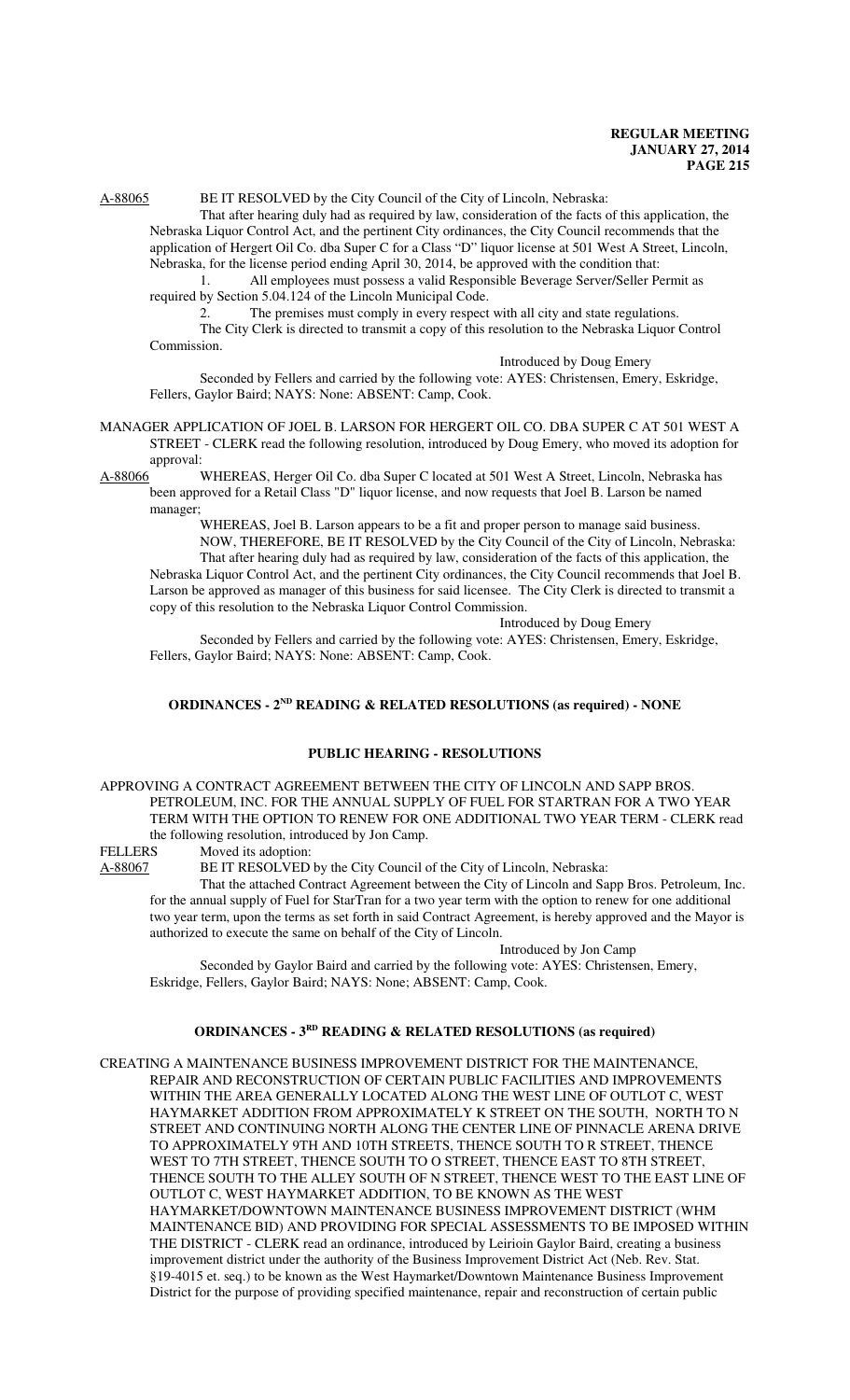facilities and improvements within the area generally located along the west line of Outlot C, West Haymarket Addition from approximately K Street on the south, north to N Street and continuing north along the center line of Pinnacle Arena Drive to approximately 9th and 10th Streets, thence south to R Street, thence west to 7th Street, thence south to O Street, thence east to 8th Street, thence south to the alley south of N Street, thence west to the east line of Outlot C, West Haymarket Addition; providing for special assessments to be imposed within the district based upon the benefits conferred; and providing maximum limits upon such assessments, the third time.<br>GAYLOR BAIRD Moved to pass the ordinance

Moved to pass the ordinance as read.

Seconded by Christensen and carried by the following vote: AYES: Christensen, Emery, Eskridge, Fellers, Gaylor Baird; NAYS: None; ABSENT: Camp, Cook.

The ordinance, being numbered **#19981**, is recorded in Ordinance Book #28, Page .

CREATING A MANAGEMENT BUSINESS IMPROVEMENT DISTRICT FOR THE PURPOSE OF PROVIDING WORK AND IMPROVEMENT PROGRAMS WITHIN THE AREA ROUGHLY BOUNDED BY PINNACLE ARENA DRIVE ON THE WEST AND NORTH, NORTH 10TH STREET ON THE EAST, AND Q, R AND N STREETS ON THE SOUTH TO BE KNOWN AS THE WEST HAYMARKET/DOWNTOWN MANAGEMENT BUSINESS IMPROVEMENT DISTRICT (WHM MANAGEMENT BID) AND PROVIDING FOR SPECIAL ASSESSMENTS TO BE IMPOSED WITHIN THE DISTRICT - CLERK read an ordinance, introduced by Leirion Gaylor Baird, creating a business improvement district under the authority of the Business Improvement District Act (Neb. Rev. Stat. § 19-4015 et seq.) (the Act) to be known as the West Haymarket/Downtown Management Business Improvement District, within the area generally bounded by Pinnacle Arena Drive on the west and north, North 10th Street on the east, and Q, R, and N Streets on the south, for the purpose of providing for certain work and improvement programs under the Act for the betterment of the district and employing or contracting for personnel, including administrators, as may be necessary or proper to carry out such work and improvement programs; providing for special assessments to be imposed within the district based upon the benefits conferred; and providing maximum limits upon such assessments, the third time.

GAYLOR BAIRD Moved to pass the ordinance as read.

Seconded by Emery and carried by the following vote: AYES: Christensen, Emery, Eskridge, Fellers, Gaylor Baird; NAYS: None; ABSENT: Camp, Cook.

The ordinance, being numbered **#19982**, is recorded in Ordinance Book #28, Page .

CREATING A CORE MANAGEMENT BUSINESS IMPROVEMENT DISTRICT FOR THE PURPOSE OF PROVIDING WORK AND IMPROVEMENT PROGRAMS WITHIN THE AREA GENERALLY BOUNDED BY PINNACLE ARENA DRIVE ON THE WEST AND NORTH, NORTH 8TH AND NORTH 9TH STREETS ON THE EAST, AND O AND N STREETS ON THE SOUTH, TO BE KNOWN AS THE WEST HAYMARKET/DOWNTOWN CORE MANAGEMENT BUSINESS IMPROVEMENT DISTRICT (WHM CORE BID) AND PROVIDING FOR SPECIAL ASSESSMENTS TO BE IMPOSED WITHIN THE DISTRICT - CLERK read an ordinance, introduced by Leirion Gaylor Baird, creating a business improvement district under the authority of the Business Improvement District Act (Neb. Rev. Stat. § 19-4015 et seq.) (the Act) to be known as the West Haymarket/Downtown Core Management Business Improvement District, within the area generally bounded by Pinnacle Arena Drive on the west and north, North 8th and North 9th Street on the east, O and N Streets on the south, for the purpose of providing for certain work and improvement programs under the Act for the betterment of the district and employing or contracting for personnel, including administrators, as may be necessary or proper to carry out such work and improvement programs providing for special assessments to be imposed within the district based upon the benefits conferred; and providing maximum limits upon such assessments, the third time.<br>GAYLOR BAIRD Moved to pass the ordinance as read. Moved to pass the ordinance as read.

Seconded by Fellers and carried by the following vote: AYES: Christensen, Emery, Eskridge, Fellers, Gaylor Baird; NAYS: None; ABSENT: Camp, Cook.

The ordinance, being numbered **#19983**, is recorded in Ordinance Book #28, Page .

AMENDING SECTION 2.76.400 OF THE LINCOLN MUNICIPAL CODE RELATING TO LEAVES OF ABSENCE WITHOUT PAY TO INCLUDE PROVISIONS FOR A TEMPORARY LOSS OF FUNDING - CLERK read an ordinance, introduced by Leirion Gaylor Baird, amending Section 2.76.400 relating to Leaves of Absence Without Pay to allow employees who have been laid off due to loss of funding a leave of absence without using their applicable leave balances; and repealing Section 2.76.400 of the Lincoln Municipal Code as hitherto existing, the third time.

GAYLOR BAIRD Moved to pass the ordinance as read.

Seconded by Christensen and carried by the following vote: AYES: Christensen, Emery, Eskridge, Fellers, Gaylor Baird; NAYS: None; ABSENT: Camp, Cook.

The ordinance, being numbered **#19984**, is recorded in Ordinance Book #28, Page .

AMENDING THE PAY SCHEDULES OF EMPLOYEES WHOSE CLASSIFICATIONS ARE ASSIGNED TO THE PAY RANGE PREFIXED BY THE LETTERS X, M AND E BY CHANGING THE CLASS TITLES OF PERSONNEL CLERK, PERSONNEL COORDINATOR AND PERSONNEL OPERATIONS SPECIALIST TO HUMAN RESOURCES CLERK, HUMAN RESOURCES COORDINATOR AND HUMAN RESOURCES SPECIALIST - PRIOR to reading: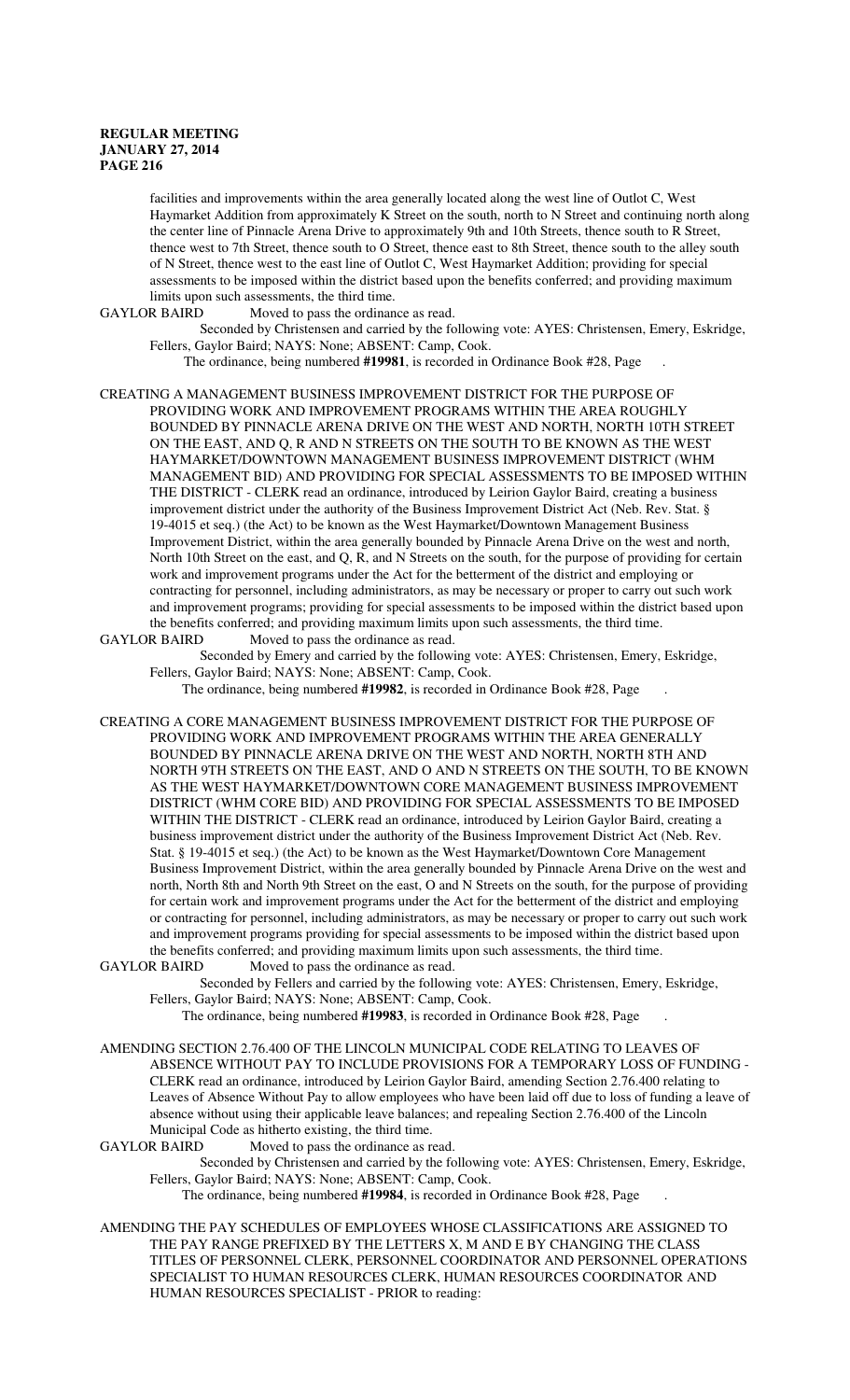CHRISTENSEN Moved Motion to Amend #1 to amend Bill 14-5 in the following manner:

1. On page 1, line 8, after the word "Resources" insert the word "Operations".

Seconded by Fellers & carried by the following vote: AYES: Christensen, Emery, Eskridge,

Fellers, Gaylor Baird; NAYS: None; ABSENT: Camp, Cook.

CLERK Read an ordinance, introduced by Leirion Gaylor Baird, amending Section 1 of Ordinance No. 19911 passed August 12, 2013, relating to the pay schedules of employees whose classifications are assigned to the pay range which is prefixed by the letter "X," to change the class title " Personnel Clerk" to "Human Resources Clerk"; amending Section 1 of Ordinance No. 19908 passed August 12, 2013 to change the class title "Personnel Coordinator" to "Human Resources Coordinator"; and amending Section 1 of Ordinance No. 19909 passed August 12, 2013 (as amended by Ordinance No. 19919 passed September 16, 2013) to change the class title "Personnel Operations Specialist" to "Human Resources Specialist." , the

third time.<br>GAYLOR BAIRD

Moved to pass the ordinance as amended.

Seconded by Christensen and carried by the following vote: AYES: Christensen, Emery, Eskridge, Fellers, Gaylor Baird; NAYS: None; ABSENT: Camp, Cook.

The ordinance, being numbered **#19985**, is recorded in Ordinance Book #28, Page .

AMENDING THE PAY SCHEDULES OF EMPLOYEES WHOSE CLASSIFICATIONS ARE ASSIGNED TO THE PAY RANGE PREFIXED BY THE LETTER N TO DELETE THE CLASSIFICATION OF FIRE AIR TECHNICIAN - CLERK read an ordinance, introduced by Leirion Gaylor Baird, amending Section 1 of Ordinance No. 18972 passed August 6, 2007 (as amended by Ordinance No. 19794 passed October 15, 2012), relating to the pay schedules of employees whose classifications are assigned to the pay range which is prefixed by the letter "N,"by deleting the job classification of "Fire Air Technician.", the third time. Moved to pass the ordinance as read.

Seconded by Christensen and carried by the following vote: AYES: Christensen, Emery, Eskridge, Fellers, Gaylor Baird; NAYS: None; ABSENT: Camp, Cook.

The ordinance, being numbered **#19986**, is recorded in Ordinance Book #28, Page .

AMENDING THE PAY SCHEDULES OF EMPLOYEES WHOSE CLASSIFICATIONS ARE ASSIGNED TO THE PAY RANGE F (IAFF) TO ADD THE CLASSIFICATION OF FIRE AIR TECHNICIAN - CLERK read an ordinance, introduced by Leirion Gaylor Baird, amending Section 1 of Ordinance No. 19907 passed August 12, 2013 relating to the pay schedules of employees whose classifications are assigned to the pay range which is prefixed by the letter "F," to add the job classification of "Fire Air Technician" to the IAFF pay plan with a proposed pay range of F11, the third time.<br>GAYLOR BAIRD Moved to pass the ordinance as read.

Moved to pass the ordinance as read.

Seconded by Christensen and carried by the following vote: AYES: Christensen, Emery, Eskridge, Fellers, Gaylor Baird; NAYS: None; ABSENT: Camp, Cook.

The ordinance, being numbered **#19987**, is recorded in Ordinance Book #28, Page .

CHANGE OF ZONE 13026 – APPLICATION OF HOPPE BROTHERS, LLC FOR A CHANGE OF ZONE FROM B-4 LINCOLN CENTER BUSINESS DISTRICT TO B-4 LINCOLN CENTER BUSINESS DISTRICT PUD ON PROPERTY GENERALLY LOCATED AT S. 21ST ST. AND N ST. FOR A PLANNED UNIT DEVELOPMENT DISTRICT DESIGNATION OF SAID PROPERTY; AND FOR APPROVAL OF A MIXED USE DEVELOPMENT INCLUDING RESIDENTIAL AND COMMERCIAL USES, WITH MODIFICATIONS TO THE DESIGN STANDARDS, ZONING ORDINANCE, AND LAND SUBDIVISION ORDINANCE - CLERK read an ordinance, introduced by Leirion Gaylor Baird, amending the Lincoln Zoning District Maps attached to and made a part of Title 27 of the Lincoln Municipal Code, as provided by Section 27.05.020 of the Lincoln Municipal Code, by changing the boundaries of the districts established and shown thereon, the third time.

GAYLOR BAIRD Moved to pass the ordinance as read.

Seconded by Christensen and carried by the following vote: AYES: Christensen, Emery, Eskridge, Fellers, Gaylor Baird; NAYS: None; ABSENT: Camp, Cook.

The ordinance, being numbered **#19988**, is recorded in Ordinance Book #28, Page .

CHANGE OF ZONE 13027 – APPLICATION OF LINCOLN PARKS AND RECREATION FOR A CHANGE OF ZONE FROM P PUBLIC USE DISTRICT TO P PUBLIC USE DISTRICT WITH LANDMARK OVERLAY TO DESIGNATE THE MUNY BUILDING, GENERALLY LOCATED AT 23RD AND N STS., AS A LANDMARK - CLERK read an ordinance, introduced by Leirion Gaylor Baird, amending the City of Lincoln Zoning District Map attached to and made a part of Title 27 of the Lincoln Municipal Code by designating certain property as a Landmark, the third time.

GAYLOR BAIRD Moved to pass the ordinance as read.

Seconded by Christensen and carried by the following vote: AYES: Christensen, Emery, Eskridge, Fellers, Gaylor Baird; NAYS: None; ABSENT: Camp, Cook.

The ordinance, being numbered **#19989**, is recorded in Ordinance Book #28, Page .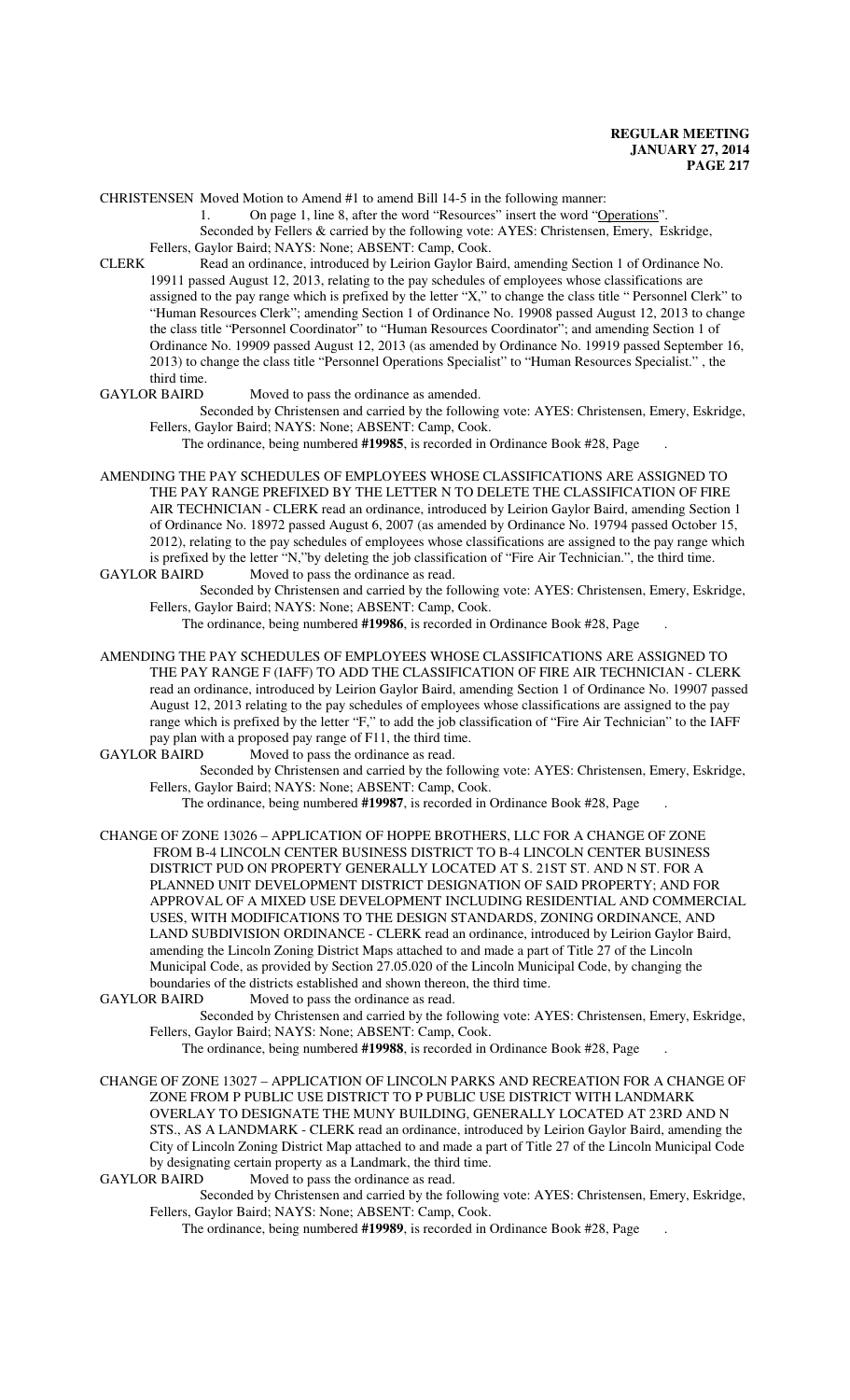AMENDING TITLE 28 OF THE LINCOLN MUNICIPAL CODE BY ADDING A NEW CHAPTER 28.03, REGULATIONS FOR POST CONSTRUCTION STORMWATER MANAGEMENT - PRIOR to reading:<br>EMERY Moved Motion to Amend #1 to amend Bill 14-10 by accepting the substitute ordinance Moved Motion to Amend #1 to amend Bill 14-10 by accepting the substitute ordinance

Bill No. 14-10S: Seconded by Gaylor Baird & carried by the following vote: AYES: Christensen, Emery, Eskridge,

Fellers, Gaylor Baird; NAYS: None; ABSENT: Camp, Cook.

- CLERK Read an ordinance, introduced by Leirion Gaylor Baird, amending Title 28 of the Lincoln Municipal Code relating to Stormwater Quality and Erosion and Sediment Control by adding a new Chapter 28.03 entitled "Regulations for Post Construction Stormwater Management" to provide requirements and criteria to manage stormwater runoff in the City of Lincoln, the third time.
- GAYLOR BAIRD Moved to Pass Bill No. 14-10 as amended (14-10S):

Seconded by Emery: AYES: Emery, Eskridge, Gaylor Baird; NAYS: Christensen, Fellers; ABSENT: Camp, Cook.

Due to lack of required majority vote, Bill No. 14-10S held over one week to February 3, 2014.

# **ORDINANCES - 1ST READING & RELATED RESOLUTIONS (as required)**

- CHANGE OF ZONE 13028 APPLICATION OF LINCOLN COUNTRYHOUSE III, LLC FOR A CHANGE OF ZONE FROM P PUBLIC USE DISTRICT TO R-3 RESIDENTIAL DISTRICT ON PROPERTY GENERALLY LOCATED AT SOUTH 70TH STREET AND O STREET - CLERK read an ordinance, introduced by Doug Emery, amending the Lincoln Zoning District Maps adopted by reference and made a part of Title 27 of the Lincoln Municipal Code, pursuant to Section 27.05.020 of the Lincoln Municipal Code, by changing the boundaries of the districts established and shown thereon, the first time.
- ANNEXATION NO. 13004 AMENDING THE LINCOLN CORPORATE LIMITS MAP BY ANNEXING APPROXIMATELY 15.81 ACRES GENERALLY LOCATED AT HIGHWAY 2 AND ASHBROOK DRIVE. (RELATED ITEMS: 14-13, 14-14 & 14R-44) - CLERK read an ordinance, introduced by Doug Emery, annexing and including the below described land as part of the City of Lincoln, Nebraska and amending the Corporate Limits Map attached to and made a part of Ordinance No. 18208, to reflect the extension of the corporate limits boundary of the City of Lincoln, Nebraska established and shown thereon, the first time.
- CHANGE OF ZONE NO. 13020 APPLICATION OF LIVINGSTON INVESTMENTS FOR A CHANGE OF ZONE FROM AGR AGRICULTURAL RESIDENTIAL DISTRICT TO R-4 RESIDENTIAL ON PROPERTY GENERALLY LOCATED AT HIGHWAY 2 AND ASHBROOK DRIVE. (RELATED ITEMS: 14-13, 14-14 & 14R-44) - CLERK read an ordinance, introduced by Doug Emery, amending the Lincoln Zoning District Maps adopted by reference and made a part of Title 27 of the Lincoln Municipal Code, pursuant to Section 27.05.020 of the Lincoln Municipal Code, by changing the boundaries of the districts established and shown thereon, the first time.
- SPECIAL PERMIT NO. 13043 APPROVING THE APPLICATION OF LIVINGSTON INVESTMENTS TO DEVELOP THE BROADMOOR ASHBROOK APARTMENTS COMMUNITY UNIT PLAN TO ALLOW UP TO 220 DWELLING UNITS WITH REQUESTED WAIVERS OF THE REQUIRED BLOCK LENGTH AND BUILDING HEIGHT ON PROPERTY GENERALLY LOCATED AT HIGHWAY 2 AND ASHBROOK DRIVE. (RELATED ITEMS: 14-13, 14-14 & 14R-44)

# **RESOLUTIONS - 1ST READING - ADVANCE NOTICE**

- APPROVING A CONTRACT AGREEMENT BETWEEN THE CITY OF LINCOLN, LANCASTER COUNTY AND THE LINCOLN-LANCASTER COUNTY PUBLIC BUILDING COMMISSION AND MIDLANDS RECYCLING, LLC FOR THE ANNUAL REQUIREMENTS FOR RECYCLABLE COLLECTION SERVICES, PURSUANT TO BID NO. 13-304, FOR A FOUR YEAR TERM WITH THE OPTION TO RENEW FOR ONE ADDITIONAL FOUR YEAR TERM.
- APPROVING TAVERNS & BARS, LLC DBA SUN VALLEY BAR & GRILL AS A KENO SATELLITE SITE AT 300 WEST P STREET.
- APPROVING THE USE OF PUBLIC RIGHT-OF-WAY FOR THE INSTALLATION OF FIBER OPTIC CABLE AND WATER SUPPLY FOR HEATED/COOLED WATER LINES IN LINCOLN MALL BETWEEN 11TH AND 12TH STREET.
- APPROVING A CONTRACT AGREEMENT BETWEEN THE CITY OF LINCOLN AND SMG AND CARBONHOUSE FOR WEBSITE HOSTING SERVICES AT PINNACLE BANK ARENA, PURSUANT TO RFP BID NO. 13-343, FOR A THREE YEAR TERM WITH THE OPTION TO RENEW FOR THREE ADDITIONAL ONE YEAR TERMS.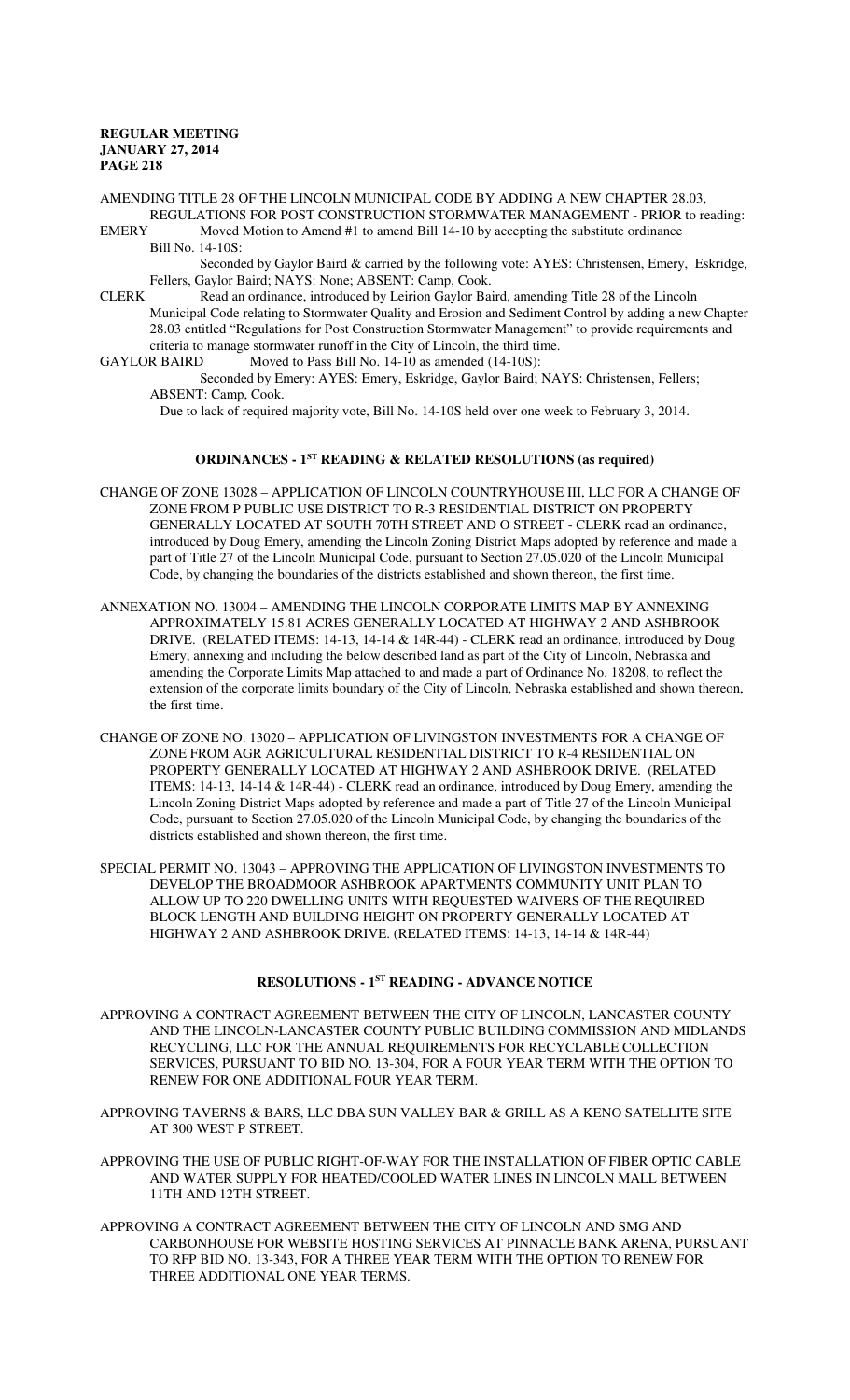- APPROVING AN AGREEMENT BETWEEN THE CITY OF LINCOLN ON BEHALF OF THE LINCOLN-LANCASTER COUNTY HEALTH DEPARTMENT AND THE VILLAGE OF HALLAM, NEBRASKA TO PROVIDE HEALTH REGULATION INSPECTION AND ENFORCEMENT WITHIN THE CORPORATE LIMITS AND THE ZONING JURISDICTION OF THE VILLAGE OF HALLAM.
- APPROVING AN AGREEMENT BETWEEN THE CITY OF LINCOLN ON BEHALF OF THE LINCOLN-LANCASTER COUNTY HEALTH DEPARTMENT AND THE VILLAGE OF ROCA, NEBRASKA TO PROVIDE HEALTH REGULATION INSPECTION AND ENFORCEMENT WITHIN THE CORPORATE LIMITS AND THE ZONING JURISDICTION OF THE VILLAGE OF ROCA.
- APPROVING AN AGREEMENT BETWEEN THE CITY OF LINCOLN ON BEHALF OF THE LINCOLN-LANCASTER COUNTY HEALTH DEPARTMENT AND THE VILLAGE OF SPRAGUE, NEBRASKA TO PROVIDE HEALTH REGULATION INSPECTION AND ENFORCEMENT WITHIN THE CORPORATE LIMITS AND THE ZONING JURISDICTION OF THE VILLAGE OF SPRAGUE.
- REAPPOINTING JIM CADA, MIKE DONLAN, STEVE GUITTAR, LAURIE LAGE, JOSE J. SOTO AND DIANE WALKOWIAK TO THE CHARTER REVISION COMMISSION FOR TERMS EXPIRING SEPTEMBER 28, 2017.
- APPOINTING JASON HELLBUSCH TO THE STARTRAN ADVISORY BOARD FOR A TERM EXPIRING OCTOBER 20, 2016.
- APPOINTING BRENDAN J. MOORE TO THE VETERANS MEMORIAL GARDEN ADVISORY COUNCIL FOR A TERM EXPIRING NOVEMBER 1, 2015.
- REAPPOINTING C.M. "BEECH" DALE, KEITH E. FICKENSCHER AND DAN G. PETERSEN TO THE VETERANS MEMORIAL GARDEN ADVISORY COUNCIL FOR TERMS EXPIRING NOVEMBER 1, 2016.
- REAPPOINTING MARTIN KASL, R.J. LIPPERT AND MARK N. LONG TO THE FIRE SPRINKLER AND CHEMICAL EXAMINING BOARD FOR TERMS EXPIRING NOVEMBER 24, 2016.
- COMP. PLAN CONFORMANCE 13016 APPROVING AN AMENDMENT TO THE LINCOLN CENTER REDEVELOPMENT PLAN TO ADD THE "CASE, CASE, AND CASE REDEVELOPMENT PROJECT" FOR RENOVATION OF THE EXISTING RESIDENTIAL STRUCTURE, IMPROVE THE FACADE AND TO MAKE STREETSCAPE IMPROVEMENTS ON THE PROPERTY GENERALLY SOUTH OF P STREET BETWEEN S. 14TH STREET AND CENTENNIAL MALL NORTH.
- COMP. PLAN CONFORMANCE 13017 APPROVING AN AMENDMENT TO THE NORTH 27TH STREET CORRIDOR AND ENVIRONS REDEVELOPMENT PLAN TO ADD THE "HARTLEY FLATS REDEVELOPMENT PROJECT" TO CONSTRUCT A THIRTEEN DWELLING UNIT BUILDING WITH 10 GARAGE SPACES AND 13 PARKING STALLS ON PROPERTY GENERALLY LOCATED AT THE SOUTHEAST CORNER OF NORTH 27TH STREET AND S STREET.
- COMP. PLAN CONFORMANCE 13018 APPROVING THE PROPOSED "PIEDMONT REDEVELOPMENT PLAN" FOR RENOVATION AND REDEVELOPMENT OF THE CURRENTLY DEVELOPED SERVICE STATION AND PIEDMONT SHOPS NEIGHBORHOOD SHOPPING CENTER GENERALLY LOCATED AT THE NORTHEAST CORNER OF SOUTH 50TH STREET AND SOUTH COTNER BOULEVARD.
- ACCEPTING THE REPORT OF NEW AND PENDING CLAIMS AGAINST THE CITY AND APPROVING DISPOSITION OF CLAIMS SET FORTH FOR THE PERIOD OF JANUARY 1-15, 2014.
- APPROVING A FEE FOR A HAZARDOUS MATERIALS RESPONSE SERVICE PERFORMED BY LINCOLN FIRE AND RESCUE IN THE AMOUNT OF \$1,494.00 PER HOUR FOR A LEVEL 1 HAZARDOUS MATERIALS INCIDENT RESPONSE AND \$1,229.00 PER HOUR FOR A LEVEL 2 HAZARDOUS MATERIALS INCIDENT RESPONSE PURSUANT TO SECTION 2.20.170 OF THE LINCOLN MUNICIPAL CODE.
- APPOINTING BRETT EBERT TO THE CHARTER REVISION COMMISSION FOR A TERM EXPIRING SEPTEMBER 28, 2017.